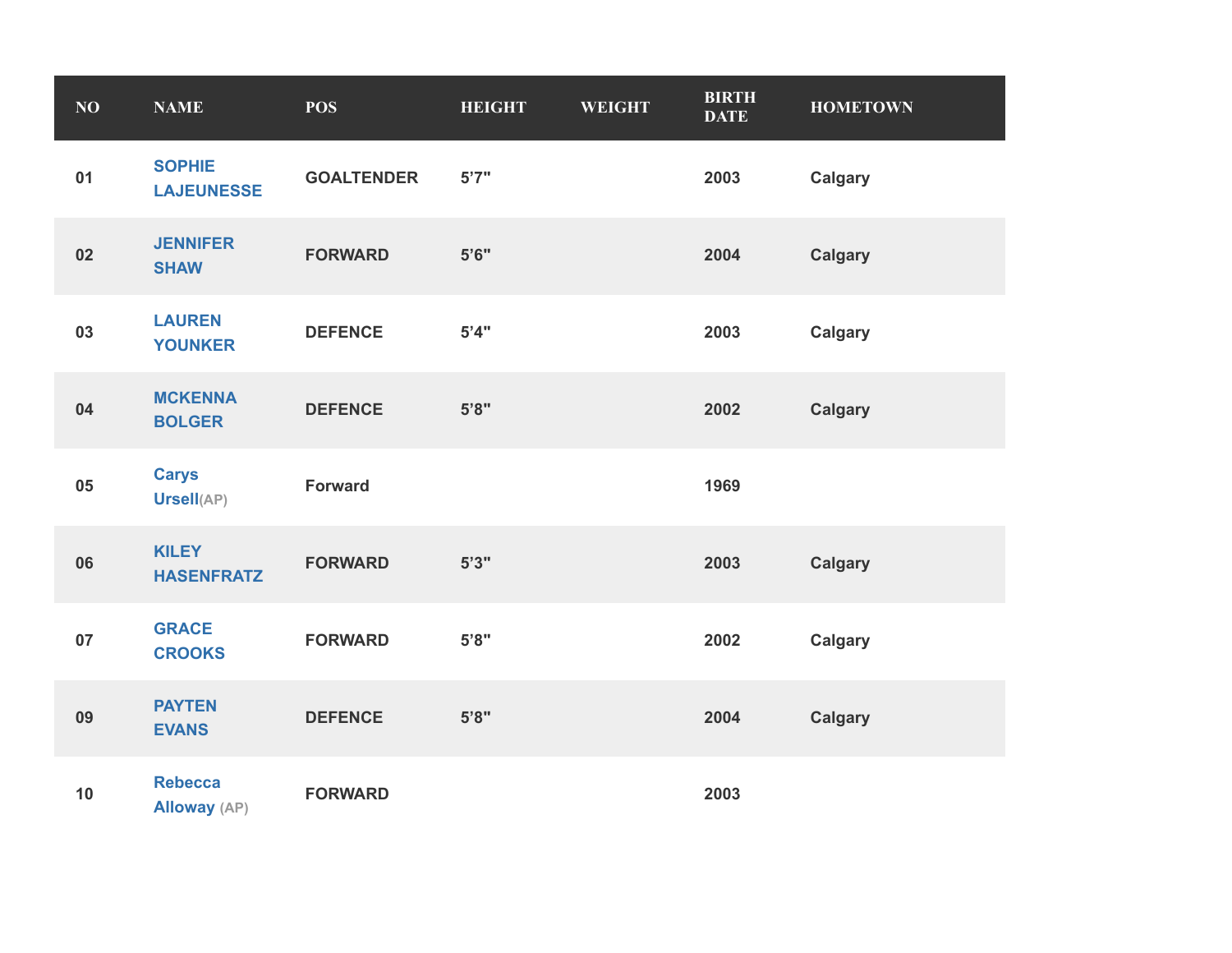| NO | <b>NAME</b>                       | <b>POS</b>     | <b>HEIGHT</b> | <b>WEIGHT</b> | <b>BIRTH</b><br><b>DATE</b> | <b>HOMETOWN</b> |
|----|-----------------------------------|----------------|---------------|---------------|-----------------------------|-----------------|
| 10 | <b>Alexa</b><br><b>Brown(AP)</b>  | <b>Defence</b> |               |               | 1969                        |                 |
| 10 | <b>Avery</b><br>Krawchuk(AP)      | <b>Defence</b> |               |               | 1969                        |                 |
| 10 | <b>Caolan</b><br>Marks (AP)       | <b>Defence</b> |               |               | 1969                        |                 |
| 10 | <b>Talia</b><br>Schneider(AP)     | <b>Defence</b> |               |               | 1969                        |                 |
| 10 | <b>Ashley</b><br>Shypitka (AP)    | <b>Forward</b> |               |               | 1969                        |                 |
| 10 | <b>Hannah</b><br>Suto(AP)         | <b>Forward</b> |               |               | 1969                        |                 |
| 11 | <b>MCKINLEY</b><br><b>NELSON</b>  | <b>FORWARD</b> | $5'2"$        |               | 2003                        | <b>Calgary</b>  |
| 12 | <b>MEGAN</b><br><b>YAKIWCHUK</b>  | <b>FORWARD</b> | 5'8"          |               | 2003                        | <b>Airdrie</b>  |
| 14 | <b>SIOBHAN</b><br><b>SULLIVAN</b> | <b>FORWARD</b> | 5'2"          |               | 2003                        | <b>Calgary</b>  |
| 15 | <b>EMILY</b><br><b>STRAW</b>      | <b>FORWARD</b> | 5'3''         |               | 2002                        | <b>Calgary</b>  |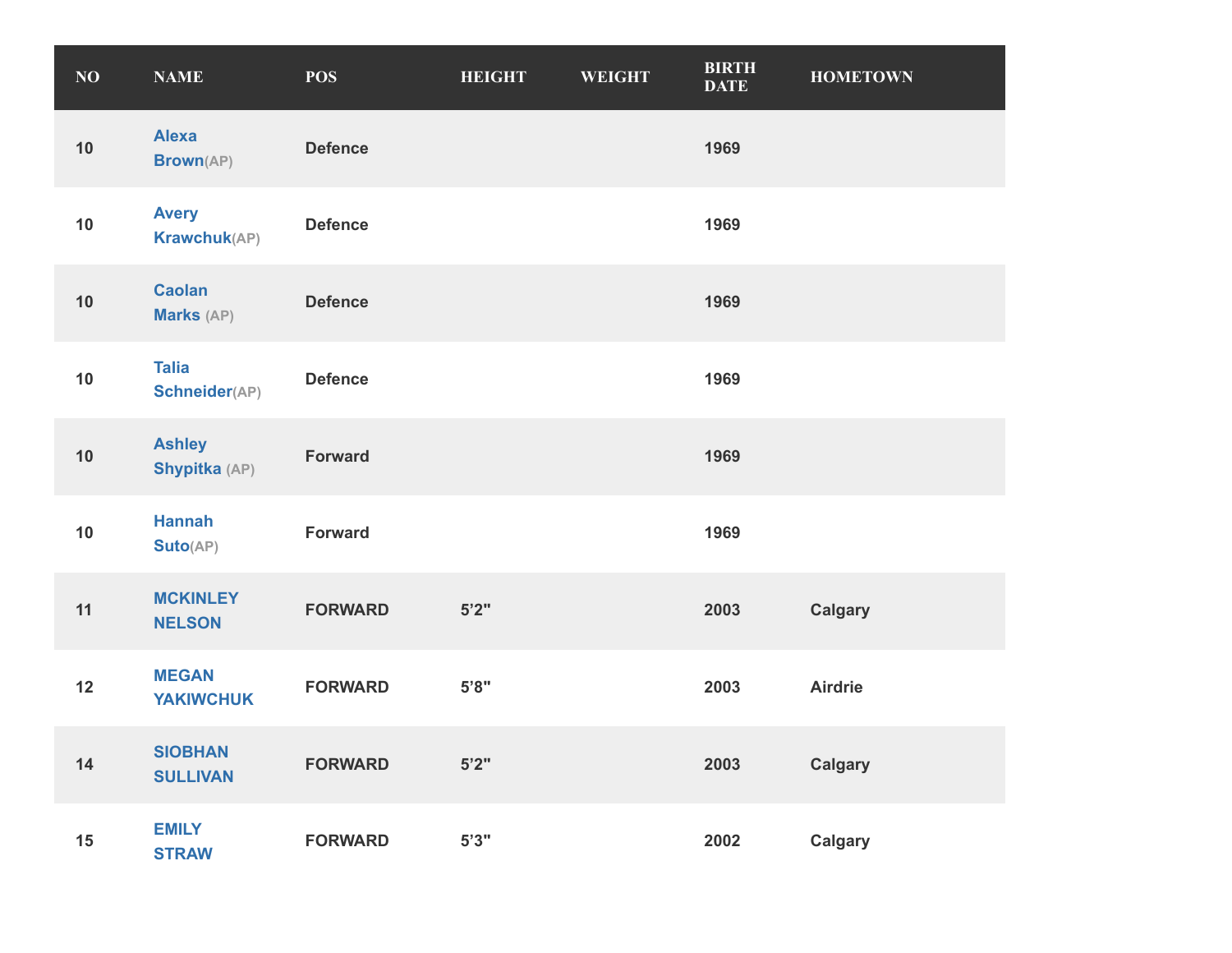| NO | <b>NAME</b>                       | <b>POS</b>        | <b>HEIGHT</b> | <b>WEIGHT</b> | <b>BIRTH</b><br><b>DATE</b> | <b>HOMETOWN</b> |
|----|-----------------------------------|-------------------|---------------|---------------|-----------------------------|-----------------|
| 16 | <b>JULIA</b><br><b>MCEWEN</b>     | <b>FORWARD</b>    | 5'8"          |               | 2003                        | <b>Calgary</b>  |
| 17 | <b>DYLAN</b><br><b>NORRIE</b>     | <b>FORWARD</b>    | 5'9"          |               | 2002                        | Olds            |
| 18 | <b>ELLA</b><br><b>KITCHEN</b>     | <b>FORWARD</b>    | 5'9''         |               | 2003                        | <b>Calgary</b>  |
| 19 | <b>EMMA NEFF</b>                  | <b>DEFENCE</b>    | 5'7''         |               | 2002                        | <b>Calgary</b>  |
| 20 | <b>Teah</b><br><b>Workman(AP)</b> | <b>Defence</b>    |               |               | 1969                        |                 |
| 21 | <b>BAILEY</b><br><b>FIALA</b>     | <b>DEFENCE</b>    | 5'3''         |               | 2003                        | <b>Cochrane</b> |
| 22 | <b>MADELEINE</b><br><b>NOONAN</b> | <b>CENTER</b>     | 5'4"          |               | 2002                        | <b>Calgary</b>  |
| 25 | <b>SIERRA</b><br><b>LAPLANTE</b>  | <b>DEFENCE</b>    | 5'10"         |               | 2002                        | <b>Calgary</b>  |
| 29 | <b>SARAH</b><br><b>GAISER</b>     | <b>FORWARD</b>    | 5'3''         |               | 2003                        | <b>Calgary</b>  |
| 34 | <b>REBECCA</b><br><b>BOSWELL</b>  | <b>GOALTENDER</b> | $5'5"$        |               | 2002                        | <b>Calgary</b>  |